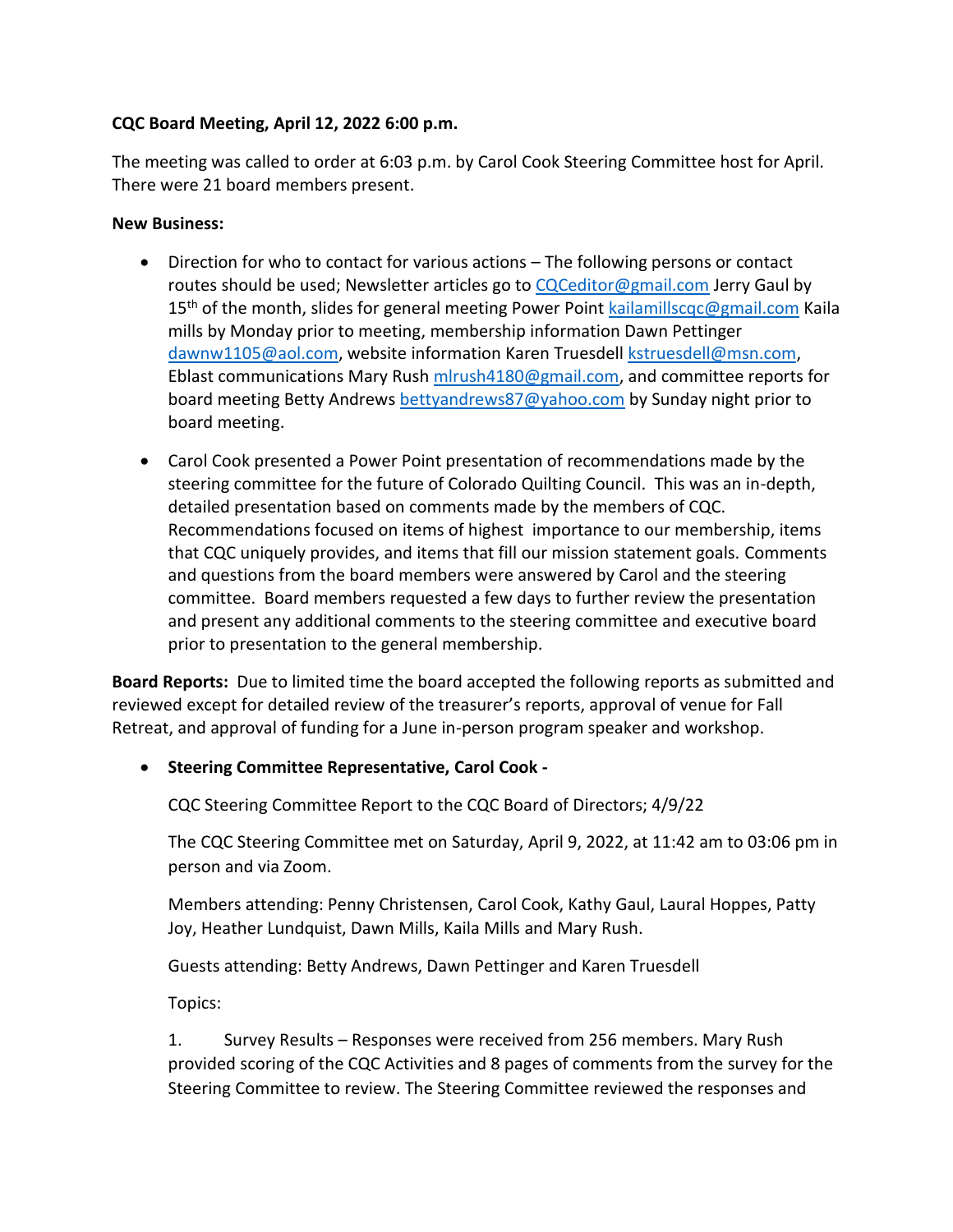developed a proposed plan for the future of CQC (see attached) for presentation to the board at the April meeting.

2. The Communicator Coordinator tasks are still being done temporarily by a handful of volunteers who have other duties. Need other volunteers to step forward until a replacement is hired. The job description needs to be completed and advertised. It had been lowered in priority due to the member survey.

3. The SC reviewed information provided by the team performing the duties of the Communications Coordinator. Training to committee chairpersons is being recommended to improve the timeliness and quality of newsletter inputs. We may need to adjust the schedule for providing inputs for the newsletter as well.

4. The SC authorizes Chris Jacques,  $2<sup>nd</sup> VP$  of Programs, to book speakers and workshops for 2023 focusing on the 4 months identified in the proposed plan for quarterly meetings. We prefer these speakers to be highly recognizable quilting experts, such as Cynthia England, Tula Pink, etc.

5. Some survey responders indicated that their situation prevents them from being a full-time volunteer. Starting immediately, board members and committee chairpersons are requested to identify small tasks that can be completed in a few hours or for the general meeting. Some examples are greeters, quilt holders & folders, meeting set-up and take-down, door prize handler, membership table helper, library table helper, etc. These will be listed in the e-blast, website, and newsletter.

6. The SC decided that announcements from guilds, RMQM, quilt shops or members will be scrolled on Zoom and the in-person monitor prior to meetings. Dawn Pettinger will send emails to the guilds, RMQM and shops to request any information be provided to Kaila Mills by April 15<sup>th</sup>. This is a new way of accommodating announcements that used to be made in person without lengthening the meeting.

The next steering committee meeting is scheduled for May  $7<sup>th</sup>$ , at 11:30 am at Mary Rush's community room and via Zoom.

• **1 st VP Membership, Dawn Pettinger** – The current CQC membership roster has a total of 386 members, 302 individuals, 72 businesses, and 12 guilds and shows. Of the current roster, 14 individuals and 7 businesses are scheduled for removal from the roster if their memberships are not renewed by April 30, as they expired by March 31. First and second reminder notices continue to be sent out as appropriate. At the March meeting, we had 29 people attend the meeting via Zoom that could not be identified by their sign-on (using a first name only, or a generic name such as "iPad" or "Zoom"). One person was identified as attending the meeting with an expired membership and has been notified to renew the membership.

Following an audit of the membership records and the printed newsletter list, CQC is currently set to mail 59 newsletters to members for the May newsletter. Of those 59 people, 46 are set to end printed newsletters on or before 12/31/2022 unless renewed for another year. 13 members have currently paid for newsletters extending into 2023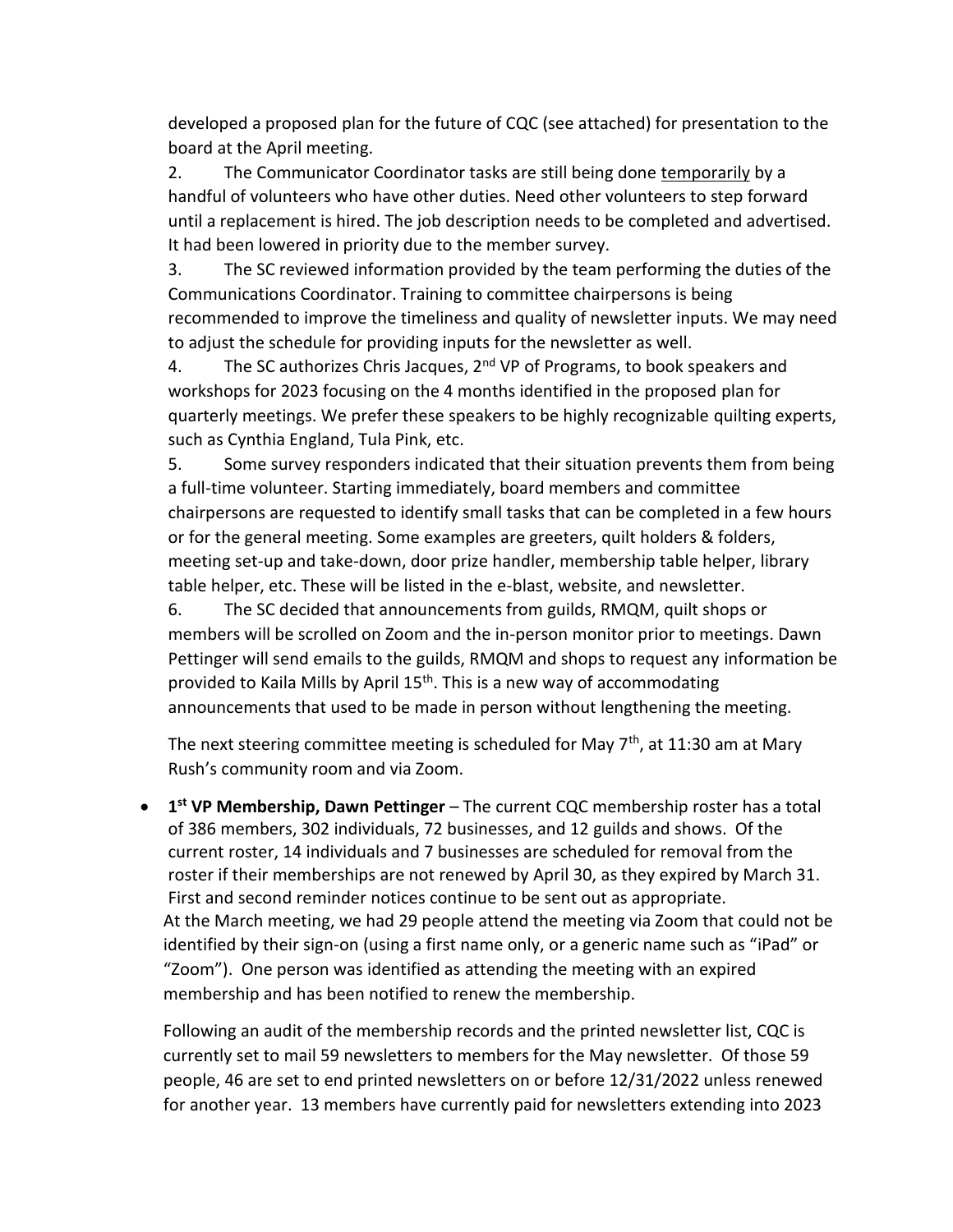and would need to be issued at least a partial refund for printed newsletters if access is ended with the November/December issue.

Proposals for ending printed newsletter option with the November/December 2022 issue:

- a. Allow memberships to be renewed with a printed newsletter option with a prorated fee of \$40 divided by the number of issues still to be mailed thru 12/31/2022 (for example, if renewing in May 2022, there would be 6 issues remaining to be mailed for 2022 so \$40 divided by 11 issues per year times 6 remaining issues =  $$21.82$  for printed newsletters).
- b. Remove all references to printed newsletters from membership form and online membership options, effectively not allowing any new or renewing members to elect printed newsletters going forward from the point of removal of this option.
- **2nd VP Programs 2022, Chris Jacques** Valerie White presented March 26. Angela Jones taught a workshop April 3 on zoom. 6 enrolled, 2 were unable to attend. April's speaker is Melissa DeLeón Mason will speak on *Quilt Your Story* via Zoom April 23. Her workshop will be on Zoom April 30 on *From Historic Inspiration to Modern Creation.* No sign ups currently received. May's speaker will be Luana Rubin via Zoom on *International Trends in Quilting.* There is no May workshop. I have some concerns with June with our speaker Linda J. Hahn. She will be presenting in person. This is an exciting event but it presents a change to the budget and our current scheduling practice. Booking Flights, hotel, and classroom may cost more than intended and we did contract our speakers for Zoom presentations. Before committing to further changes, I respectfully ask for some guidance on how to proceed. Mary Rush made a motion to approve, seconded by Karen Truesdell for an adjustment to the budget of \$2000 to move forward with an in-person speaker and workshop presentation by Linda J. Hahn.
- 2<sup>nd</sup> VP Programs elect 2023, open -
- **Secretary, Betty Andrews** Abbreviated Minutes for both the board and general membership are being submitted for the newsletter. Full minutes will be on the website.
- **Treasurer, Karen Truesdell**
	- March 31, 2022 Balance

| $1st$ bank checking               | 23,586.63   | 1 <sup>st</sup> bank Shirley Sanden (restricted) fund    | 3,309.59     |
|-----------------------------------|-------------|----------------------------------------------------------|--------------|
| $1st$ bank pay pal funds 2,573.33 |             | 1 <sup>st</sup> bank saving CD Maturity 3/23/2022 Closed |              |
| 1 <sup>st</sup> bank raffle       | 8,606.07    | 1 <sup>st</sup> bank money market savings                | 69,317.84    |
| <b>SUBTOTAL</b>                   | \$34,766.03 | <b>TOTAL FUNDS</b>                                       | \$107,393.46 |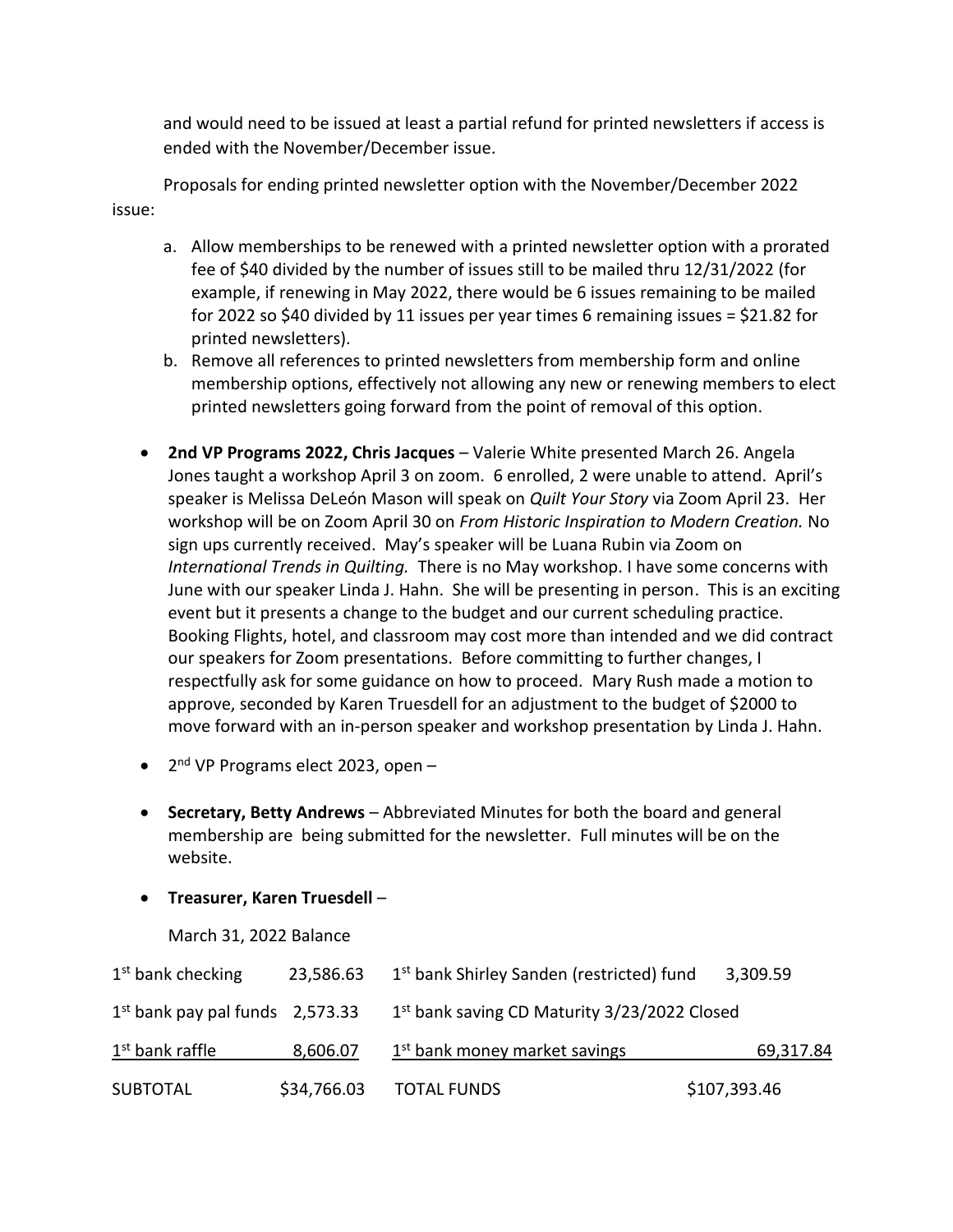|                            | <b>Mar-22</b> | Income    | Expense  | Total      |  |
|----------------------------|---------------|-----------|----------|------------|--|
| <b>Actual numbers</b>      |               |           |          |            |  |
| Bookkeeper                 |               |           | 1,000.00 | (1,000.00) |  |
| Communications             |               |           | 0.00     | 0.00       |  |
| Competition                |               |           | 150.00   | (150.00)   |  |
| Corporate                  |               | 464.66    | 322.45   | 142.21     |  |
| Hall of Fame               |               |           | 0.00     | 0.00       |  |
| Hospitality                |               |           | 792.60   | (792.60)   |  |
| Membership                 |               | 1,670.00  | 15.40    | 1,654.60   |  |
| Newsletter Adv             |               | 875.00    |          | 875.00     |  |
| Newsletter                 |               | 465.00    | 296.52   | 168.48     |  |
| <b>Quilt A Fair</b>        |               | 11,880.00 | 613.37   | 11,266.63  |  |
| Programs 2022              |               | 75.00     | 459.08   | (384.08)   |  |
| Property                   |               |           | 0.00     | 0.00       |  |
| <b>Raffle Ticket Sales</b> |               | 1,347.00  | 0.00     | 1,347.00   |  |
| <b>Spring Retreat</b>      |               | 5,100.00  | 0.00     | 5,100.00   |  |
| <b>Treasurer</b>           |               | 0.56      | 0.00     | 0.56       |  |
| Website                    |               |           | 0.00     | 0.00       |  |
| <b>Totals</b>              |               | 21,877.22 | 3,649.42 | 18,227.80  |  |
| Sales tax                  |               | 18.44     |          |            |  |
| Shirley Sanden Fund        |               | 55.00     |          |            |  |

• **Past President, Laural Hoppes –** no report

## **Committee Reports**:

- **CQC Quilt Collection, Glenda Brown** no report
- **Competition, Ellen Palmer** Competition-Spring meeting held April 2, 2022. We have one new Scribe. We need more people interested in Scribing and or Judging.

All but 6 venues have returned their contracts. I will be contacting the remaining fairs in the next week.

• **Corresponding Secretary, Pat MacMillan** – Six cards were sent out to Valerie C. White, Martha Jurey, Martha Johnson, Karen Brown, Theresa Noland, and Cindy Brick.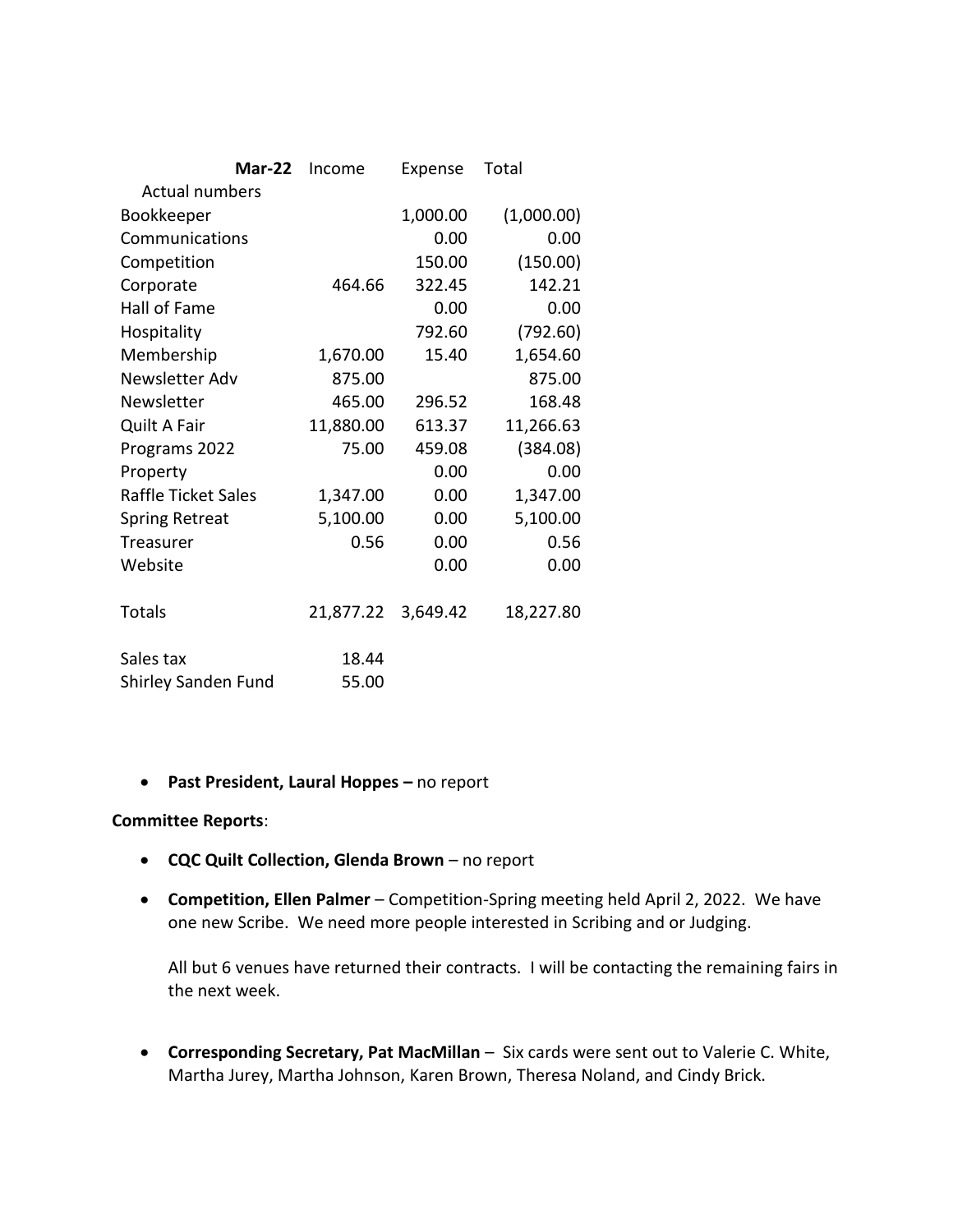- **Games Manager, Katie Melich** no report
- **Gifts & Grants, Betty Andrews** I have received a few requests. Janelle had a copy of the request form, that went out to those requesting grants Sunday. The following is a summary of the guidelines. I will ask for two additional persons to review all the requests once I have them. *Requests for grant funds made by a museum, council, institution, association, or individuals must be made in writing to the Gifts and Grant committee chair for review. Grants should promote the purpose of the Colorado Quilting Council to preserve the heritage of quilting in Colorado, promote excellence in quilting and related arts, and to communicate new and old ideas. Once a request is received by the chairperson, an application form will be forwarded to the group requesting funds. Applications will be reviewed by the committee and are taken to the board for review. Board approved requests are taken to the general membership for final approval.* Please contact Betty Andrews 720-662-4564 or [Bettyandrews87@yahoo.com.](mailto:Bettyandrews87@yahoo.com)
- **Hall of Fame, Jean Ruger** Nothing to report
- **Heritage, Sue Halpern** Sue received eight notebooks with pictures of the Mancuso shows. Thanks to Sandy she has lots of pictures to work with.
- **Eastern Documentation, Chris Jacques & Glenda Brown** -
- **Hospitality, Mary Rush** no report
- **Library, Carol Cook** Instead of a book review for the May newsletter, I am providing a status of the library contents.
- **Virtual Sit and Sew, Carol Cook** The next meeting is scheduled for April 20th at 6:30 PM
- **Communications Coordinator, Jerry Gaul** no report, reminder from Kathy Gaul for submission by the 15<sup>th</sup> for the newsletter. Kathy asked for a headshot photo and history of the speaker, photos of their work, and a picture of the workshops could be included for future programs. She also asked for any changes to the program calendar be made. Betsy was asked for pictures of Project Warm Heart quilts and the raffle team was asked for locations where raffle tickets could be purchased. Kathy encouraged committees to change up or update their submissions to catch reader attention. The newsletter goes to the printer on the 28<sup>th</sup> of each month.
- **Nominations, open position –**
- **Outreach, Jackie Anderson –** No nominations received to date
- **Parliamentarian, Patty Joy** no report
- **Property, Mary Rush –** no report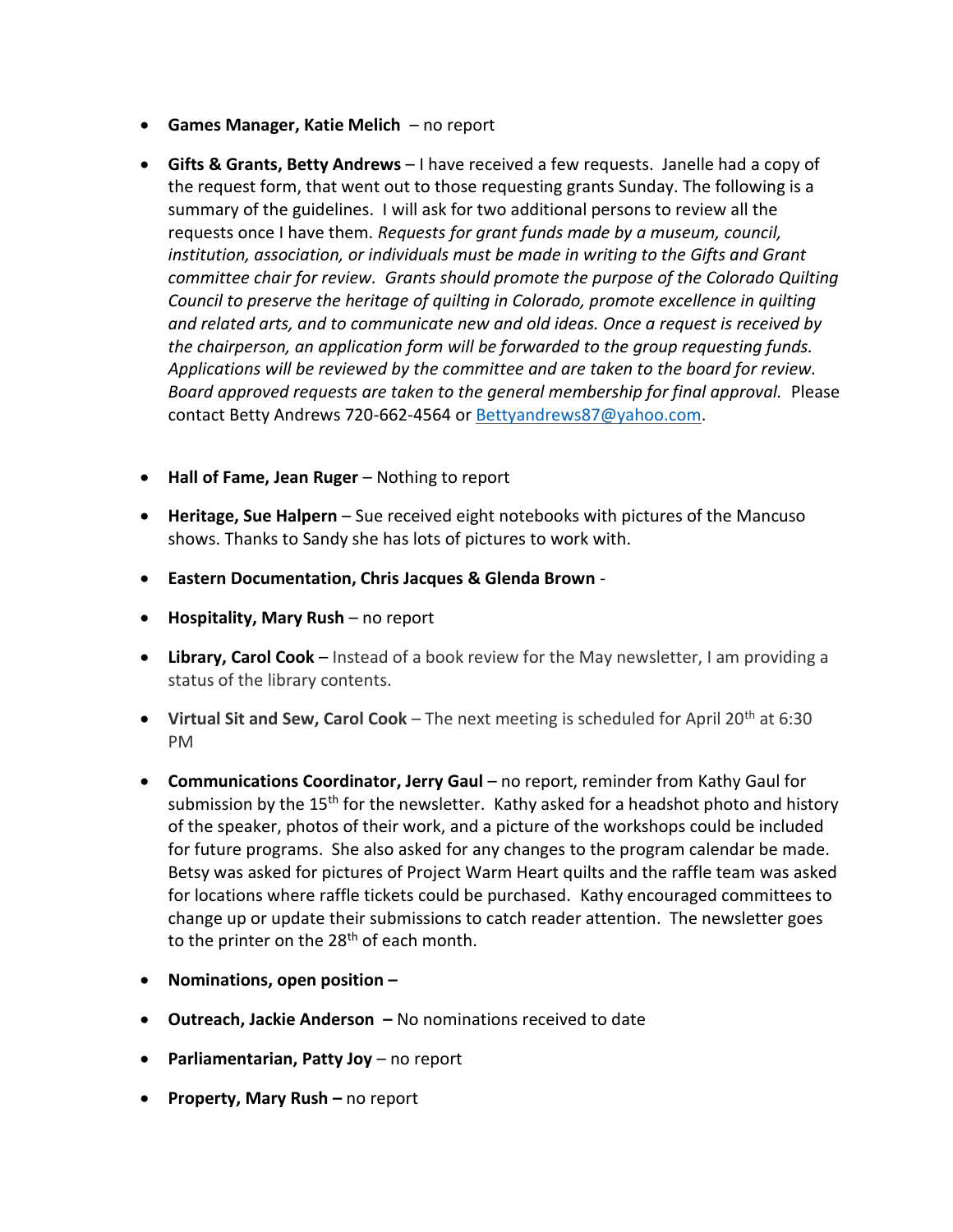- **Quilt-A-Fair, Dawn Mills –** no report
- **Quilt-A-Fair Quilt Show, Katie Melich** –
- **Raffle Quilt 2022 sales (made by Glenda Brown), Karen Hadfield and Maryann Ray** The 43rd Annual Arts Picnic held at Lincoln Park in Greeley is set for July 30 and 31st. The \$50 fee for the Nonprofit Arts Organization Application was sent in to Andrea Haring (Event Coordinator/City Hall) on April 1st. Ms. Haring has communicated with Karen that CQC is assured of entrance and that they look forward to featuring "Circular Fascination"! This venue was extremely well attended by the public last year, and Raffle Quilt ticket sales were quite successful. In the two days we sold 871tickets, netting \$733!

Last year the Raffle Committee decided not to mail tickets to all the guilds and business CQC members, but we did this year. We will need to order more tickets before we have the major events this year - Greeley, Rusty Barn and QAF, to say nothing of Shop Hop and special events at various quilt shops.

To date, we've sold 3108 tickets for a total of \$2587. To date 230 members have NOT returned their tickets/money.

- **Raffle Quilt 2023, Mary Rush and Committee** no report
- **Retreat, Spring 2022, Katie Melich** Spring retreat is set, a waiting list will be set up to fill any cancelations.
- **Retreat, Fall 2022, Carol Cook** Several SC and Board members toured the Hyatt Place DTC (located at 8300 E Crescent Parkway, Englewood, CO – near I-25 and Belleview) on March 25<sup>th</sup> and found it suitable for hosting our CQC Fall Retreat. We have received a written proposal as follows: Rooms will have either a king-size bed, or 2 double beds. Each room also has a couch with a pull-out double mattress which can be used for a third or fourth guest. There is an 1100 square foot meeting room which will accommodate up to 25 tables so each retreater will be able to have a separate table. The Room Night Commitment is for a minimum of 10 rooms, either single or double occupancy. There will be a \$1750 cancellation fee if cancelled before July  $8<sup>th</sup>$ , or \$2250 if cancelled after July 8<sup>th</sup>. Breakfast is included and lunches can be included for an additional cost. Dinners will not be provided, as there are many restaurants of varying prices nearby. Member prices for the weekend with lodging, meals, 2 lectures and other activities are estimated to be ~\$50 less than 2021 Fall Retreat prices. The class fee for the Pineapple Log Cabin will be in line with CQC workshop fees of \$65 per person. I'm requesting board approval to execute the agreement with the Hyatt Place DTC. The board voted to move forward with suggested venue contract.
- **Bookkeeper, Sue Keck** no report